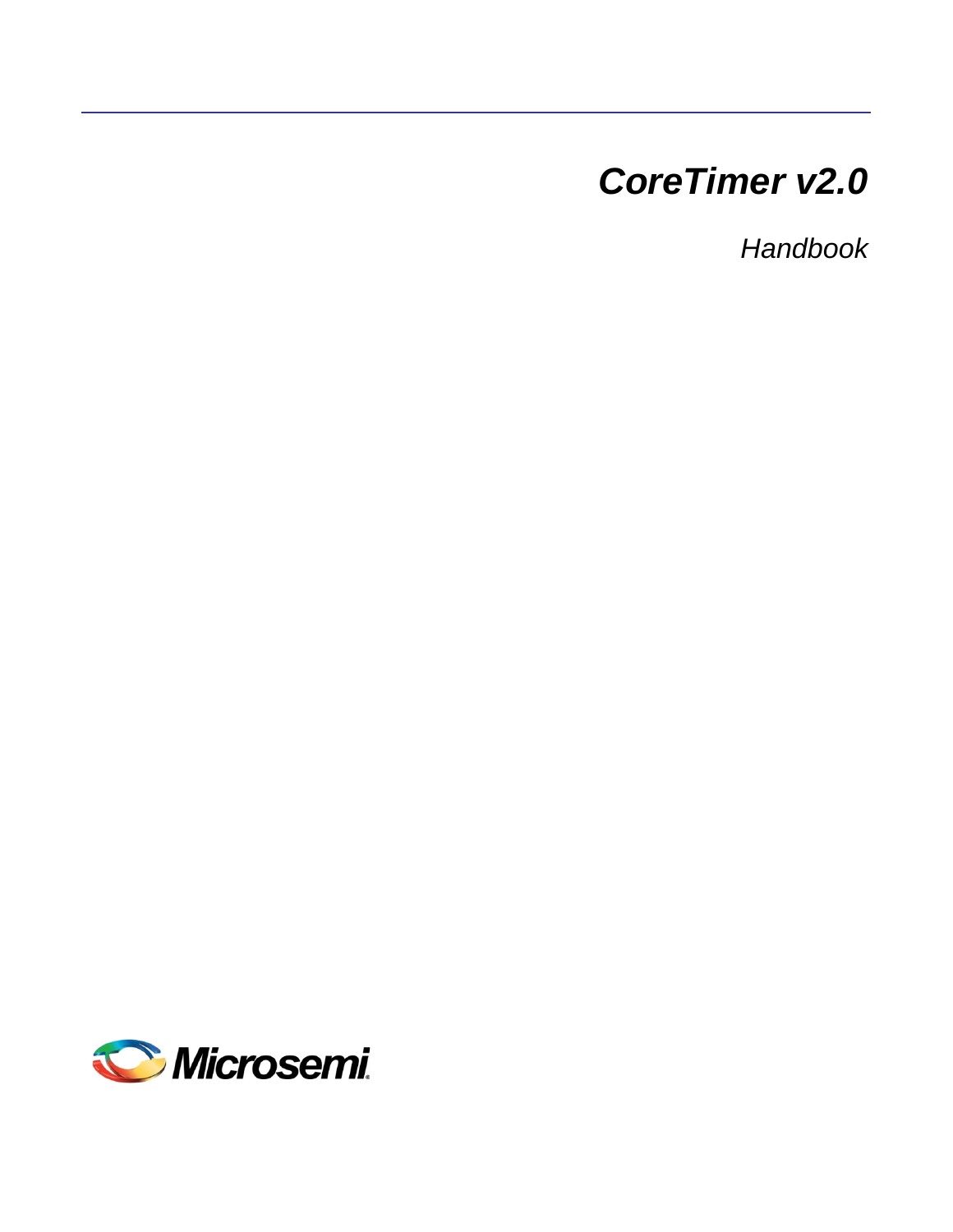

# **Table of Contents**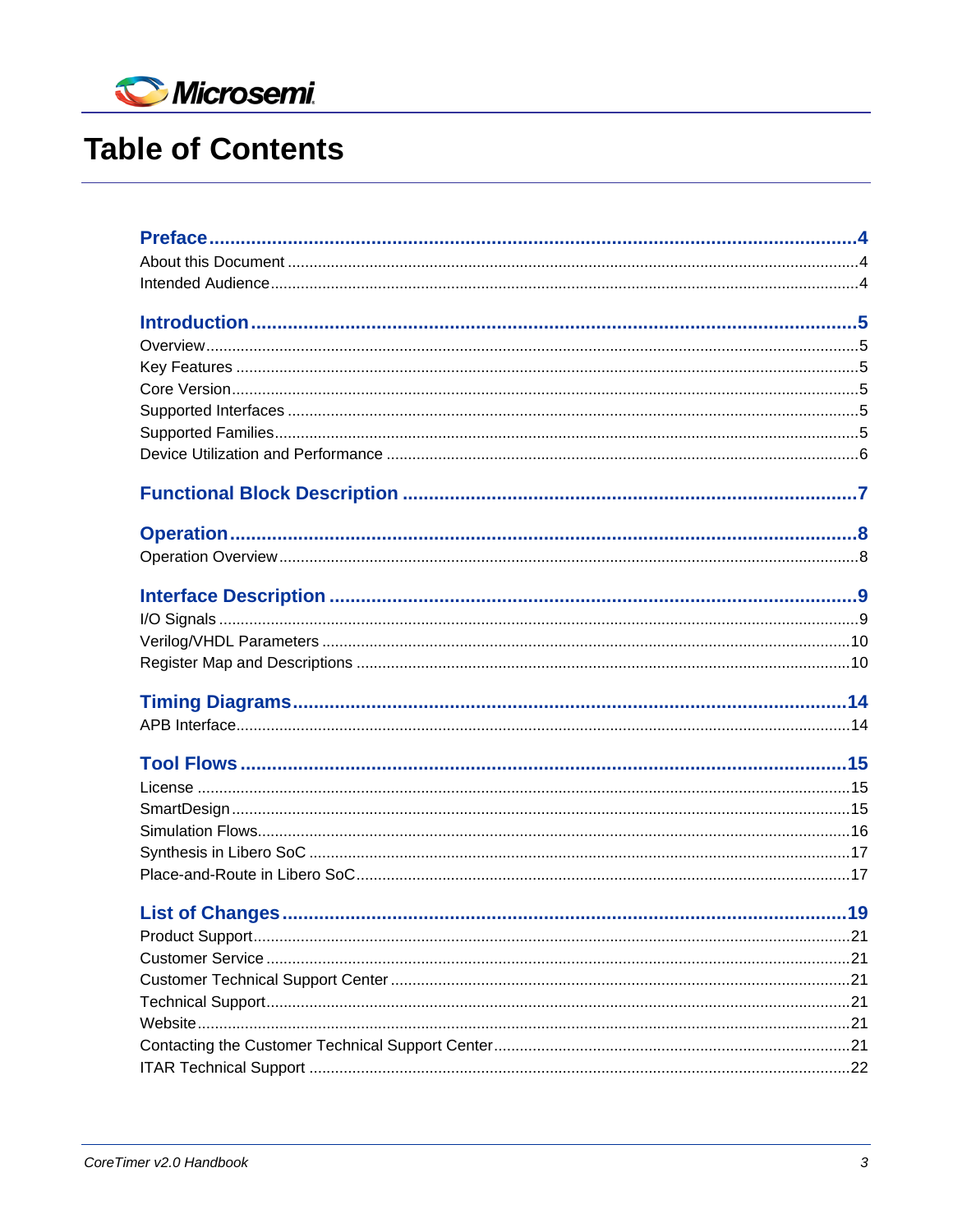

# <span id="page-2-0"></span>Preface

## <span id="page-2-1"></span>About this Document

<span id="page-2-2"></span>This handbook provides details about the CoreTimer APB slave module that provides access to an interruptgenerating, programmable decrementing counter.

## Intended Audience

Designers using Libero® System-on-Chip (SoC) or Libero Integrated Design Environment (IDE)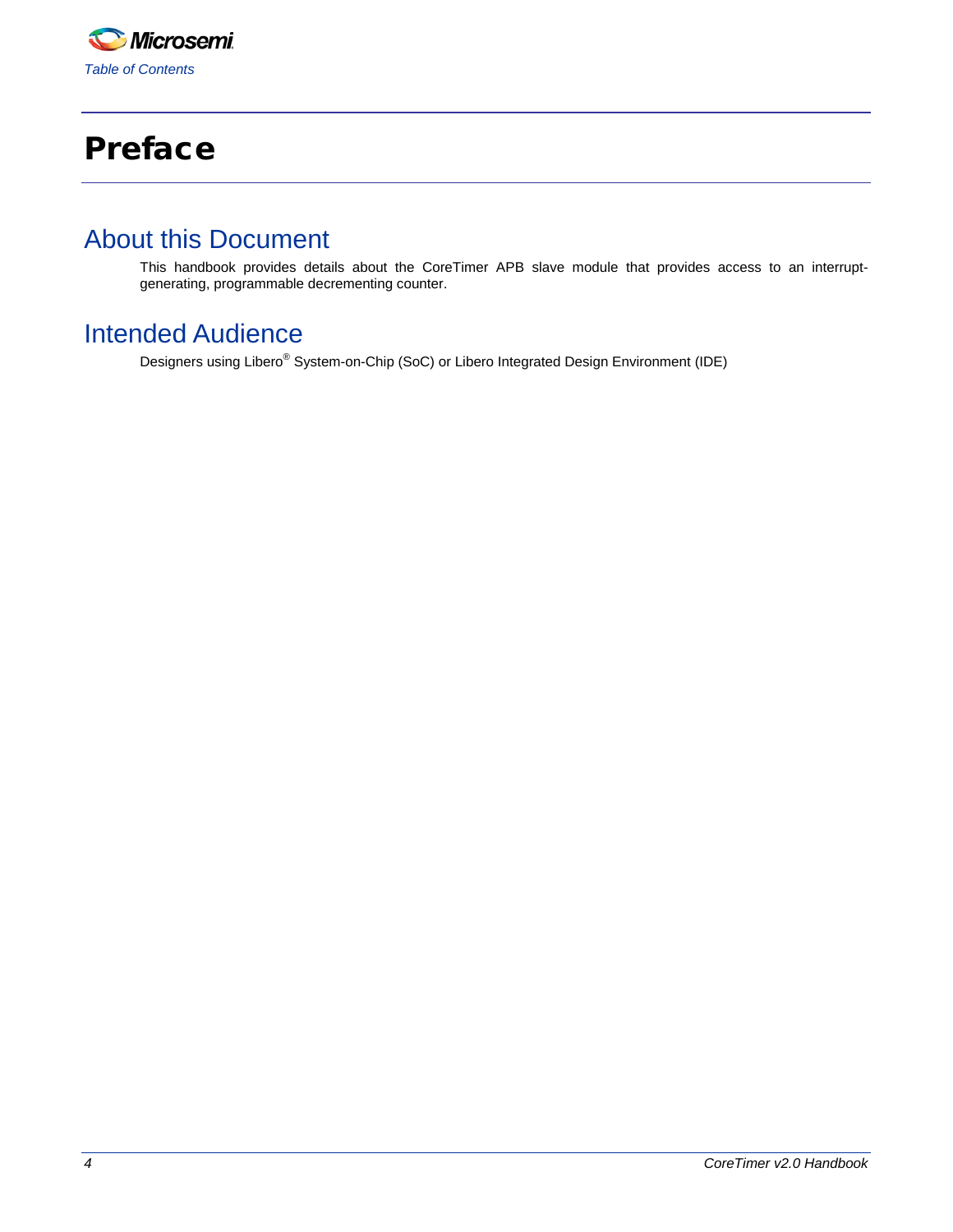

# <span id="page-3-0"></span>Introduction

## <span id="page-3-1"></span>**Overview**

The CoreTimer module is an APB slave that provides access to an interrupt-generating, programmable decrementing counter. [Figure 1](#page-5-1) shows the top-level block diagram of CoreTimer.

## <span id="page-3-2"></span>Key Features

- Configurable 16-bit or 32-bit Timer
- Advanced Peripheral Bus (APB) slave interface for register access
- No additional clock required. Runs off the APB clock.
- Prescale provides Clock Division by up to 1,024
- Continuous or One-Shot operating modes
- **Interrupt Generation**

## <span id="page-3-3"></span>Core Version

This handbook supports CoreTimer version 2.0.

## <span id="page-3-4"></span>Supported Interfaces

CoreTimer is available with the following interfaces:

- APB interface for register access
- Interrupt Request (IRQ) interface

## <span id="page-3-5"></span>Supported Families

All Microsemi families and devices are supported by CoreTimer.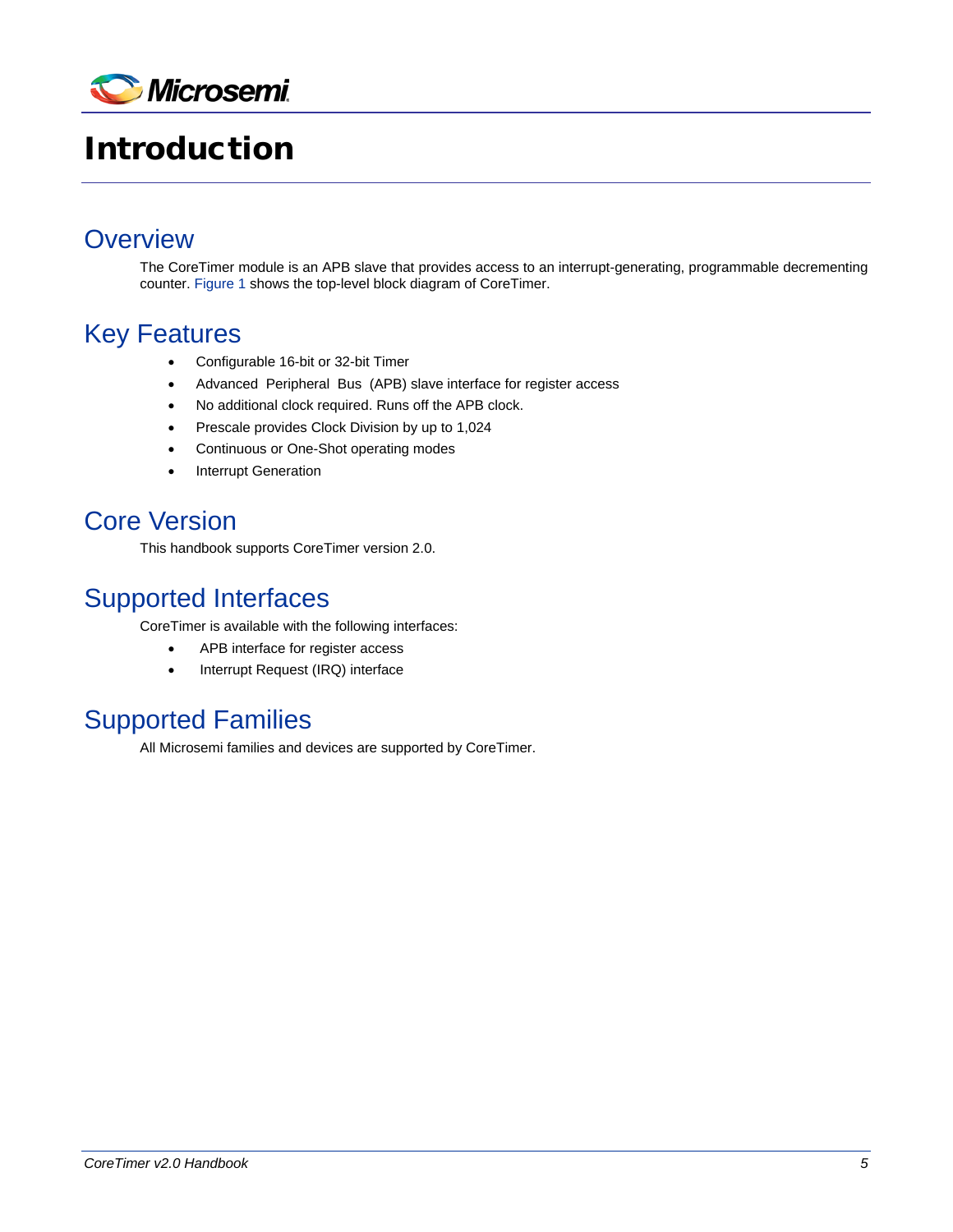

# <span id="page-4-0"></span>Device Utilization and Performance

CoreTimer has been implemented in several device families by Microsemi using the standard speed grades. Following is the summary of various implementation data listed in [Table 1](#page-4-1) and [Table 2.](#page-4-2)

<span id="page-4-1"></span>

| Family                                                                                                                                                                                   |    | <b>Tiles</b>             | <b>Utilization</b> | <b>Performance</b> |         |            |
|------------------------------------------------------------------------------------------------------------------------------------------------------------------------------------------|----|--------------------------|--------------------|--------------------|---------|------------|
|                                                                                                                                                                                          |    | Sequential Combinatorial | <b>Total</b>       | <b>Device</b>      | Total % | <b>MHz</b> |
| Fusion                                                                                                                                                                                   | 70 | 221                      | 291                | AFS600             | 2.11    | 110        |
| <b>SmartFusion</b>                                                                                                                                                                       | 70 | 221                      | 291                | A2F500M3G          | 2.53    | 121        |
| <b>SmartFusion</b>                                                                                                                                                                       | 70 | 99                       | 169                | M2S050             | 0.30    | 177        |
| IGLOO <sup>®</sup> /e                                                                                                                                                                    | 71 | 244                      | 315                | AGL600V2/AGLE600V2 | 2.28    | 56         |
| IGLOO+                                                                                                                                                                                   | 71 | 244                      | 315                | AGLP125V2          | 10.10   | 87         |
| IGLOO <sub>2</sub>                                                                                                                                                                       | 70 | 99                       | 169                | M2GL050            | 0.30    | 178        |
| ProASIC <sup>®</sup> 3/E                                                                                                                                                                 | 70 | 196                      | 266                | A3P600/A3PE60      | 1.92    | 123        |
| ProASIC3L                                                                                                                                                                                | 70 | 194                      | 264                | A3P600L            | 1.91    | 88         |
| RTAX-S™                                                                                                                                                                                  | 70 | 112                      | 182                | RTAX1000S          | 1.50    | 85         |
| Axcelerator <sup>®</sup>                                                                                                                                                                 | 72 | 120                      | 192                | AX2000             | 0.89    | 116        |
| RTG4™                                                                                                                                                                                    | 71 | 108                      | 179                | RT4G150            | 0.12    | 147        |
| Note: Data in this table were achieved using the Verilog RTL with typical synthesis and layout settings. Top-level<br>parameters/generics were set as: $WIDTH = 16$ , $INTACTIVEH = 1$ . |    |                          |                    |                    |         |            |

**Table 1** CoreTimer Device Utilization and Performance (16-bit Counter)

**Table 2** CoreTimer Device Utilization and Performance (32-bit Counter)

<span id="page-4-2"></span>

| Family                                                                                                                                                                                   | Tiles |                          |              | <b>Utilization</b> | <b>Performance</b><br><b>MHz</b> |     |
|------------------------------------------------------------------------------------------------------------------------------------------------------------------------------------------|-------|--------------------------|--------------|--------------------|----------------------------------|-----|
|                                                                                                                                                                                          |       | Sequential Combinatorial | <b>Total</b> | <b>Device</b>      | Total %                          |     |
| Fusion                                                                                                                                                                                   | 118   | 286                      | 404          | AFS600             | 2.92                             | 101 |
| <b>SmartFusion</b>                                                                                                                                                                       | 118   | 286                      | 404          | A2F500M3G          | 3.51                             | 114 |
| <b>SmartFusion</b>                                                                                                                                                                       | 118   | 177                      | 295          | M2S050             | 0.52                             | 120 |
| IGLOO <sup>®</sup> /e                                                                                                                                                                    | 119   | 328                      | 447          | AGL600V2/AGLE600V2 | 3.23                             | 47  |
| IGLOO+                                                                                                                                                                                   | 119   | 328                      | 447          | AGLP125V2          | 14.33                            | 75  |
| IGLOO <sub>2</sub>                                                                                                                                                                       | 118   | 177                      | 295          | M2GL050            | 0.52                             | 122 |
| ProASIC <sup>®</sup> 3/E                                                                                                                                                                 | 118   | 269                      | 387          | A3P600/A3PE60      | 2.80                             | 114 |
| ProASIC3L                                                                                                                                                                                | 118   | 270                      | 388          | A3P600L            | 2.81                             | 74  |
| <b>RTAX-S™</b>                                                                                                                                                                           | 119   | 187                      | 306          | <b>RTAX1000S</b>   | 2.53                             | 100 |
| Axcelerator <sup>®</sup>                                                                                                                                                                 | 120   | 181                      | 301          | AX2000             | 1.40                             | 98  |
| RTG4™                                                                                                                                                                                    | 121   | 133                      | 254          | RT4G150            | 0.17                             | 147 |
| Note: Data in this table were achieved using the Verilog RTL with typical synthesis and layout settings. Top-level<br>parameters/generics were set as: $WIDTH = 32$ , $INTACTIVEH = 1$ . |       |                          |              |                    |                                  |     |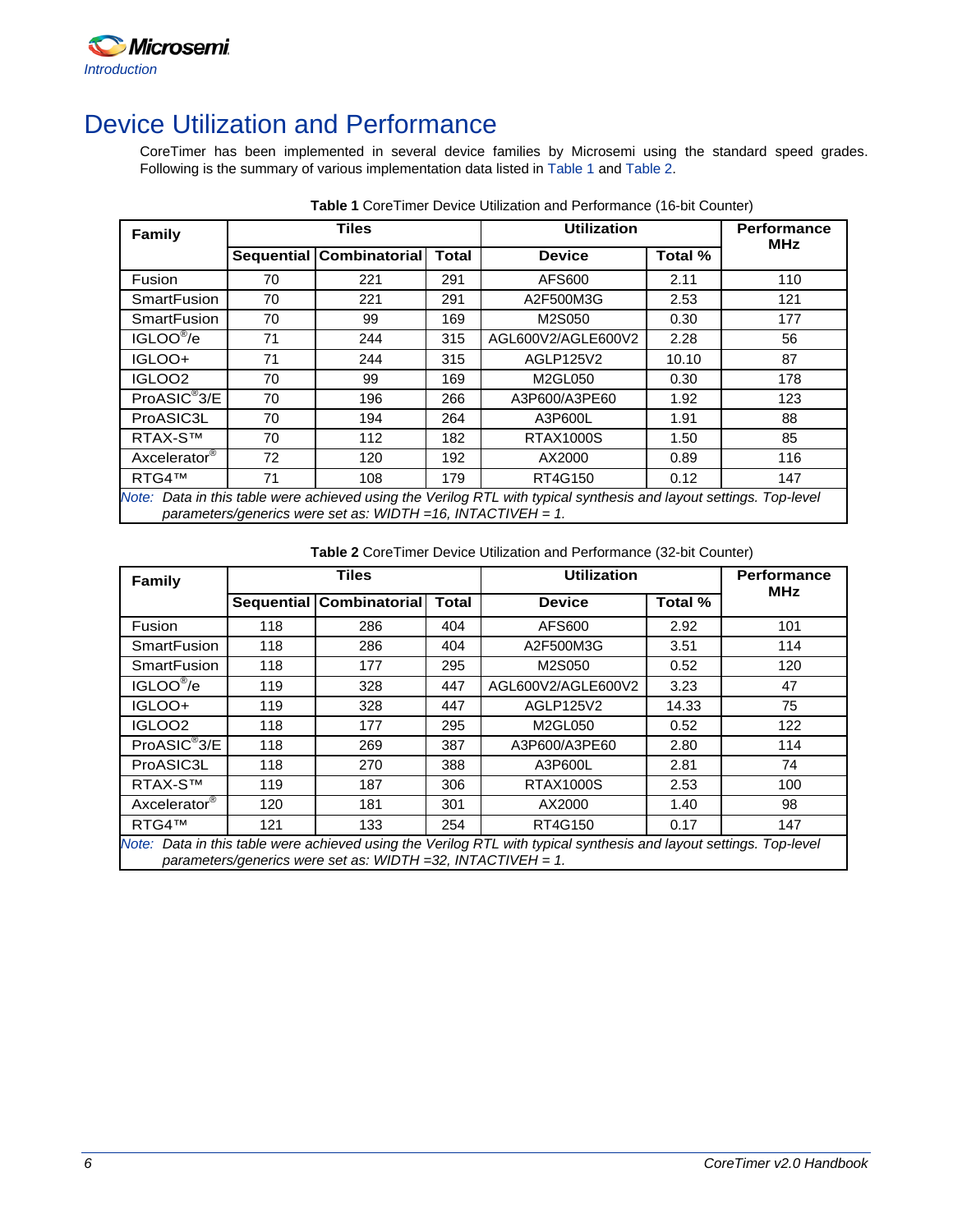

# <span id="page-5-0"></span>Functional Block Description

The width of the decrementing counter in the CoreTimer module can be statically configured as either 16 or 32 bits. Programmable registers provide a means to dynamically control the operation of the timer. If the interrupt is enabled, an interrupt is generated when the decrementing counter reaches zero.

CoreTimer supports two operating modes as follows:

- Continuous mode
- One-Shot Timer mode

### **Continuous Mode**

This is the default mode. When zero is reached, the counter is reloaded with the start value, which is stored in a programmable register, and continues to count down. If the interrupt is enabled, this mode can be used to generate an interrupt on a constant interval.

### **One-Shot Timer Mode**

The counter decrements from its high value and halts at zero. The timer must be reprogrammed to begin counting down again. This can be achieved by either clearing the Timer Mode bit in the Timer Control Register or writing a new value to the Load Register.



#### <span id="page-5-1"></span>**Figure 1** CoreTimer Block Diagram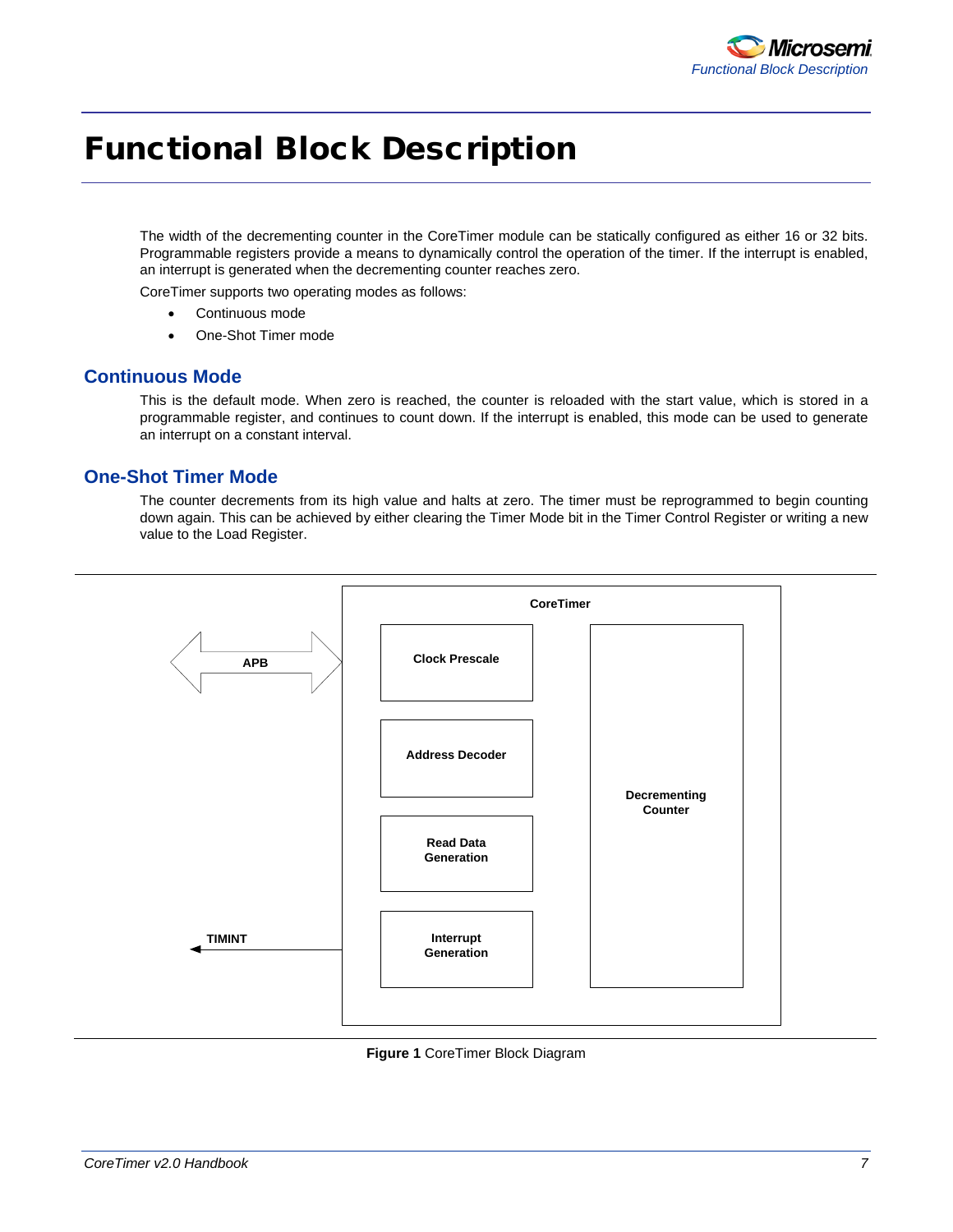# <span id="page-6-0"></span>Operation

## <span id="page-6-1"></span>Operation Overview

The timer is loaded by writing to the Load Register and then, if enabled, counts down to zero. When the counter is already running, writing to the Load Register will cause the counter to immediately restart at the new value.

When zero is reached, an interrupt is generated if the interrupt is enabled. The interrupt can be cleared by writing to the Interrupt Clear Register. If One-Shot Timer mode is selected, the counter halts on reaching zero until One-Shot Timer mode is deselected or a new load value is written. Otherwise, after reaching zero, the timer reloads the count value from the Load Register and continues to decrement. In Continuous mode, the counter effectively generates a periodic interrupt.

Continuous or One-Shot Timer mode is selected by the Timer Mode bit in the Timer Control Register. At any point, the current counter value can be read from the Current Value Register.

The counter is enabled by a bit in the Timer Control Register. At reset, the counter is disabled, the interrupt is cleared, and the Load Register is set to zero. The mode is set to Continuous, and the prescale value is set to divide the clock by two.

A prescale unit is used to provide a clock enable pulse for the decrementing counter. The prescaler is driven by the APB clock (PCLK) and can be programmed via the Prescale Setting Register to provide an enable pulse every 2, 4, 8, 16, 32, 64, 128, 256, 512, or 1,024 periods of PCLK.

#### **Interrupt Generation and Clearing**

An interrupt is generated when the counter reaches zero and is only cleared when the Interrupt Clear Register, TimerIntClr, is written to. A register holds the value until the interrupt is cleared.

The interrupt can be masked by writing 0 to the Interrupt Enable bit in the Timer Control Register. Both the raw interrupt status (prior to masking) and the final interrupt status (after masking) can be read from status registers.

### **Clocking**

The counter in CoreTimer is clocked with PCLK, but a clock enable signal produced by the prescaler is used to enable the counter to operate from a lower effective frequency than that at which PCLK is running.

The interval between clock enable pulses can be adjusted via the prescale field in the Prescale Setting Register. It is possible to generate a clock enable pulse every 2, 4, 8, 16, 32, 64, 128, 256, 512, or 1,024 periods of PCLK.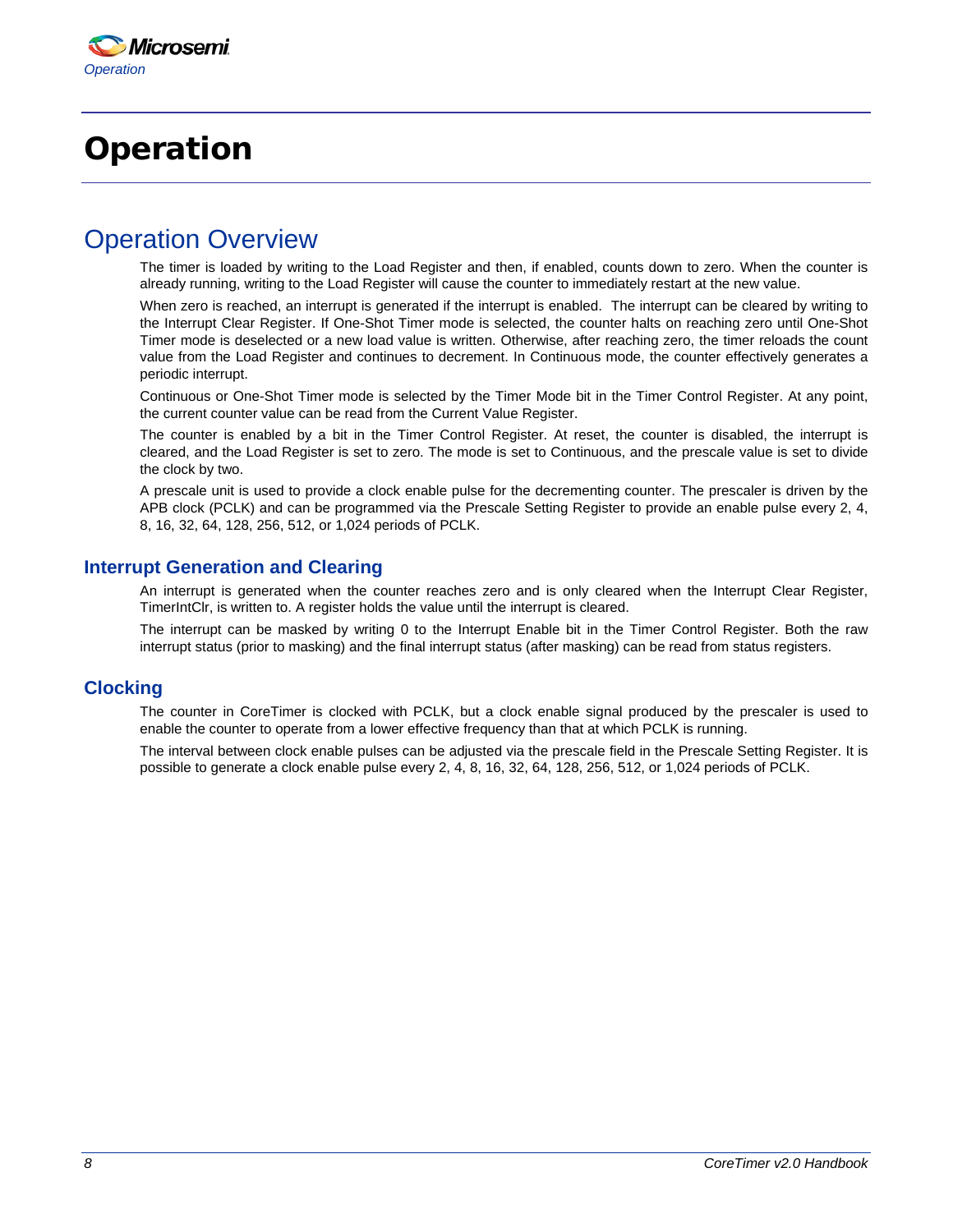

# <span id="page-7-0"></span>Interface Description

## <span id="page-7-1"></span>I/O Signals

The port signals for the CoreTimer macro are showed i[n Figure 2](#page-7-2) and listed in [Table 3.](#page-7-3)



**Figure 2** CoreTimer I/O Signal Diagram

| <b>Table 3 CoreTimer Connections</b> |
|--------------------------------------|
|                                      |

<span id="page-7-3"></span><span id="page-7-2"></span>

| <b>Port Name</b>     | <b>Type</b> | <b>Description</b>                                                                                                                         |
|----------------------|-------------|--------------------------------------------------------------------------------------------------------------------------------------------|
|                      |             | <b>Required Connections</b>                                                                                                                |
| <b>APB Interface</b> |             |                                                                                                                                            |
| <b>PCLK</b>          | Input       | APB System Clock; Reference clock for all internal logic                                                                                   |
| PRESET <sub>n</sub>  | Input       | APB active low asynchronous/synchronous reset.                                                                                             |
|                      |             | (Reset is synchronous when CoreTimer is instantiated on an<br>RTG4 family device. Reset is asynchronous for all other device<br>families.) |
| PADDR[4:2]           | Input       | Addresses the CoreTimer APB slave interface registers.                                                                                     |
| <b>PSEL</b>          | Input       | APB Slave Select; select signal to registers for APB reads and<br>writes.                                                                  |
| <b>PENABLE</b>       | Input       | APB Strobe. This signal indicates the second cycle of an APB<br>transfer.                                                                  |
| <b>PWRITE</b>        | Input       | APB Write/Read. If high, a write occurs when an APB transfer<br>takes place. If low, a read takes place.                                   |
| PWDATA[31:0]         | Input       | APB write data                                                                                                                             |
| PRDATA[31:0]         | Output      | APB read data                                                                                                                              |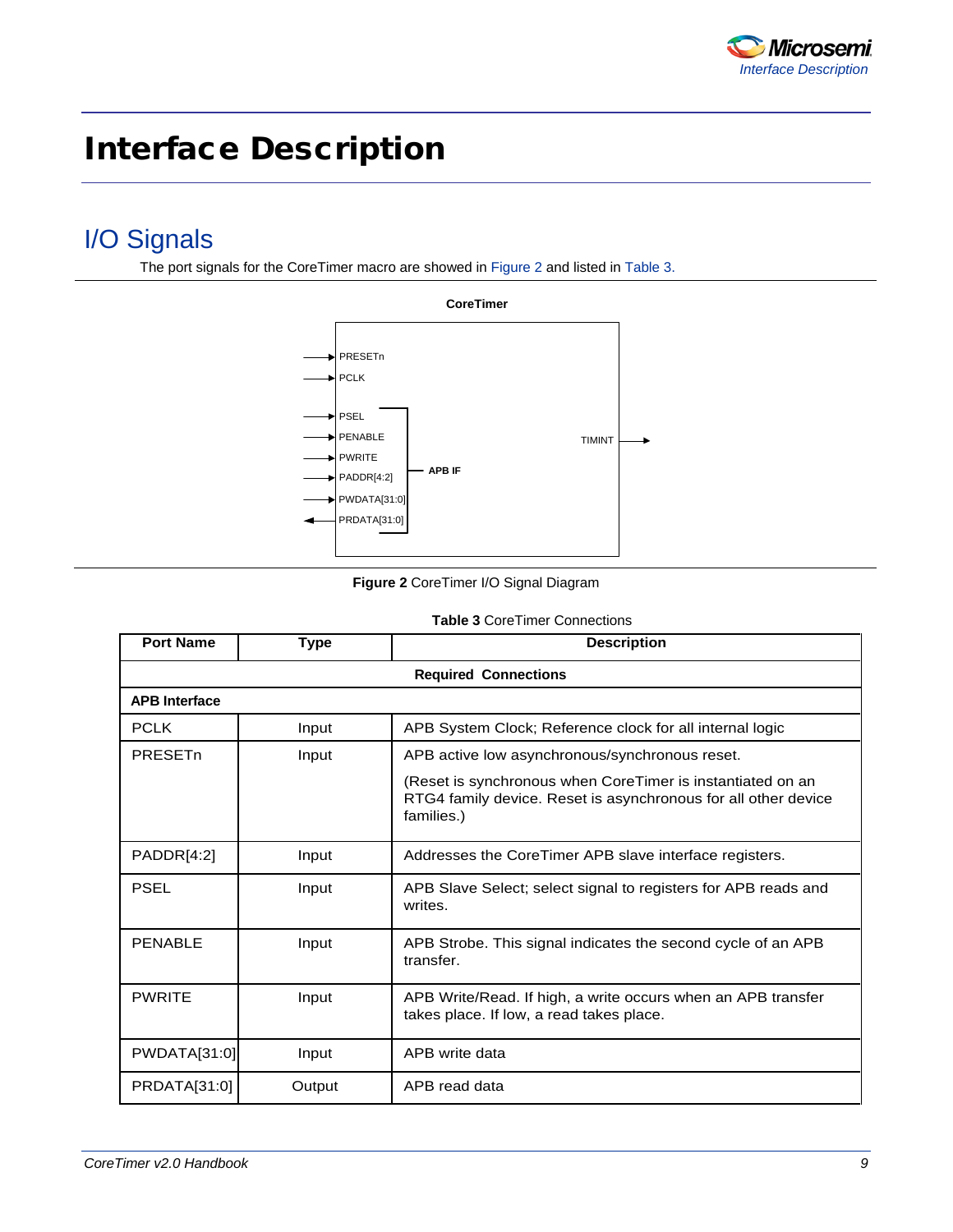![](_page_8_Picture_0.jpeg)

| <b>Port Name</b>            | Type   | <b>Description</b>                                                                                                                   |  |  |  |
|-----------------------------|--------|--------------------------------------------------------------------------------------------------------------------------------------|--|--|--|
| <b>Optional Connections</b> |        |                                                                                                                                      |  |  |  |
| TIMINT                      | Output | Interrupt output for timer. This signal indicates that an interrupt has<br>been generated by the counter having decremented to zero. |  |  |  |
|                             |        | The polarity of this signal is configured at the time of instantiation via the<br>INTACTIVEH parameter.                              |  |  |  |
|                             |        | This is normally connected to one of the interrupt source<br>inputs of the Interrupt Controller.                                     |  |  |  |

## <span id="page-8-0"></span>Verilog/VHDL Parameters

CoreTimer has parameters (Verilog) or generics (VHDL) for configuring the RTL code as described in [Table 4.](#page-8-2) All the parameters and generics are integer types.

<span id="page-8-2"></span>

| <b>Parameter</b> | <b>Valid Range</b> | <b>Description</b>                                                                                       | <b>Default</b> |
|------------------|--------------------|----------------------------------------------------------------------------------------------------------|----------------|
| <b>WIDTH</b>     | 16 or 32           | Sets the width of the counter.                                                                           | 32             |
| <b>INACTIVEH</b> | 0 or 1             | TIMINT interrupt level. Active low when<br>INTACTIVEH set to 0. Active high<br>when INTACTIVEH set to 1. |                |

# <span id="page-8-1"></span>Register Map and Descriptions

The CoreTimer registers are listed in [Table 5.](#page-8-3)

<span id="page-8-3"></span>

| <b>Offset</b> | <b>Register Name</b> | <b>Type</b> | Width    | <b>Reset Value</b>        | <b>Description</b>      |
|---------------|----------------------|-------------|----------|---------------------------|-------------------------|
| 0x00          | TimerLoad            | Read/Write  | 16 or 32 | $0x0000$ or<br>0x00000000 | Load value              |
| 0x04          | TimerValue           | Read        | 16 or 32 | 0xFFFF or<br>0xFFFFFFFFF  | Current value           |
| 0x08          | TimerControl         | Read/Write  | 3        | 0x0                       | Control register        |
| 0x0C          | TimerPrescale        | Read/Write  | 4        | 0x0                       | Clock prescale setting  |
| 0x10          | TimerIntClr          | Write       |          |                           | Interrupt clear         |
| 0x14          | TimerRIS             | Read        |          | 0x0                       | Raw interrupt status    |
| 0x18          | TimerMIS             | Read        |          | 0x0                       | Masked interrupt status |

#### **Table 5** CoreTimer Registers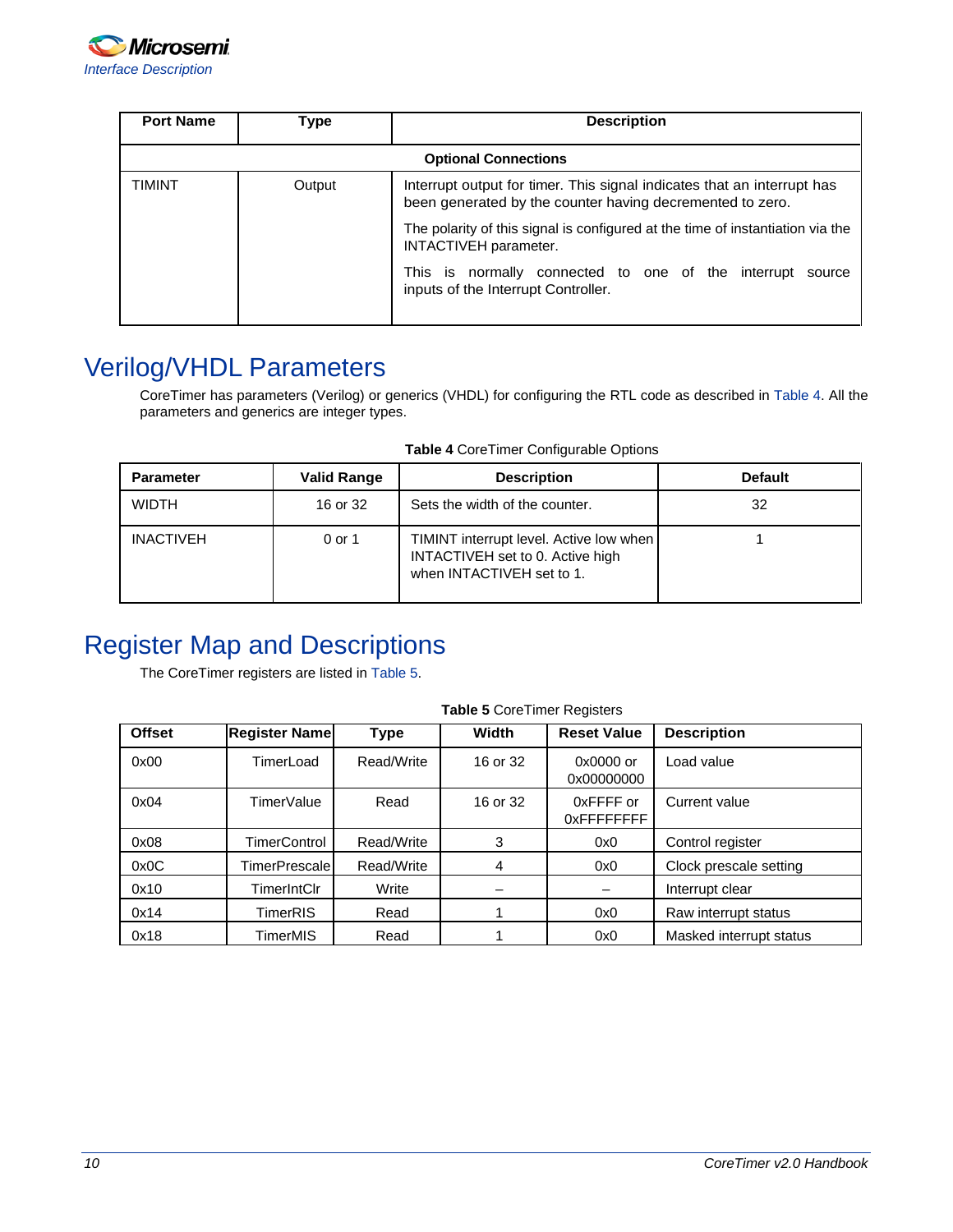![](_page_9_Picture_0.jpeg)

### **Load Register – TimerLoad**

#### **Table 6** Bit Assignments for the TimerLoad Register

| Bit(s) | <b>Name</b> | <b>Type</b> | <b>Description</b>                                                                                                                                                                                                                                                 |
|--------|-------------|-------------|--------------------------------------------------------------------------------------------------------------------------------------------------------------------------------------------------------------------------------------------------------------------|
| 31:0   | Load Value  | Read/Write  | The TimerLoad register contains the value from which the count is<br>decremented. When the register is written to, the counter is loaded with<br>the value written and begins to decrement, provided that the TimerEnable<br>bit is set in the TimerCtrl register. |
|        |             |             | When CoreTimer is configured to operate in continuous mode<br>(TimerMode bit set to 0 in the TimerCtrl register), the counter will be<br>reloaded with the value contained in this register when the current count<br>reaches zero.                                |
|        |             |             | The TimerLoad register is either 16 or 32 bits wide depending on the<br>configuration of CoreTimer (Timer width controlled via WIDTH parameter<br>at the time of instantiation).                                                                                   |

### **Current Value Register – TimerValue**

**Table 7** Bit Assignments for the TimerValue Register

| Bit(s) | <b>Name</b>      | Type      | <b>Description</b>                                                                                   |
|--------|------------------|-----------|------------------------------------------------------------------------------------------------------|
| 31:0   | Current<br>Value | Read-only | The TimerValue register contains the current value of the decrementing<br>counter.                   |
|        |                  |           | The TimerValue register is either 16 or 32 bits wide depending on the<br>configuration of CoreTimer. |

## **Timer Control Register – TimerControl**

| Bit(s)   | <b>Name</b>         | <b>Type</b> | <b>Description</b>                    |
|----------|---------------------|-------------|---------------------------------------|
| 31:3     |                     |             | Unused; reads zero.                   |
| 2        | <b>Timer Mode</b>   | Read/Write  | Selects timer operation mode:         |
|          |                     |             | 0: Continuous operation (default)     |
|          |                     |             | 1: One-shot count                     |
|          | Interrupt Enable    | Read/Write  | Interrupt enable bit:                 |
|          |                     |             | 0: Timer interrupt disabled (default) |
|          |                     |             | 1: Timer interrupt enabled            |
| $\Omega$ | <b>Timer Enable</b> | Read/Write  | Enable bit for timer:                 |
|          |                     |             | 0: Timer disabled (default)           |
|          |                     |             | 1: Timer enabled                      |

**Table 8** Bit Assignments for the TimerControl Register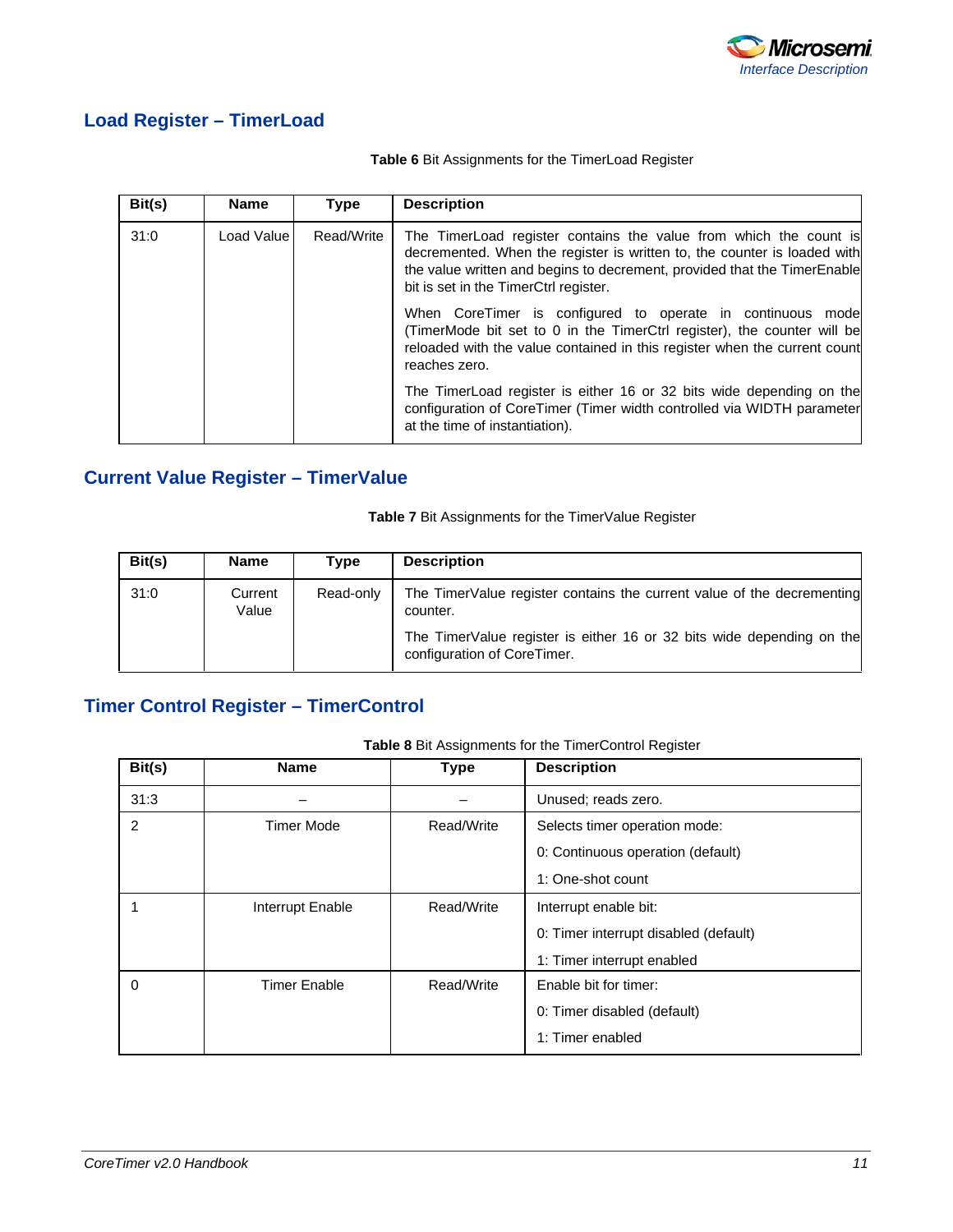![](_page_10_Picture_0.jpeg)

### **Prescale Setting Register – TimerPrescale**

This register contains a single 4-bit field that determines the effective clock rate for the timer counter, based on PCLK. [Table 9](#page-10-0) lists the bit assignments for the TimerPrescale register.

<span id="page-10-0"></span>

| <b>Bits</b> | <b>Name</b> | <b>Type</b> | <b>Function</b>                                                                   |
|-------------|-------------|-------------|-----------------------------------------------------------------------------------|
| 31:4        |             |             | Unused; reads zero.                                                               |
| 3:0         | Prescale    | Read/Write  | Prescale field. Determines effective clock rate for the<br>counter based on PCLK: |
|             |             |             | $0000 =$ divide by 2 (default)                                                    |
|             |             |             | $0001$ = divide by 4                                                              |
|             |             |             | $0010 =$ divide by 8                                                              |
|             |             |             | $0011$ = divide by 16                                                             |
|             |             |             | $0100 =$ divide by 32                                                             |
|             |             |             | $0101$ = divide by 64                                                             |
|             |             |             | $0110 =$ divide by 128                                                            |
|             |             |             | $0111$ = divide by 256                                                            |
|             |             |             | $1000 =$ divide by 512                                                            |
|             |             |             | $1001$ = divide by 1,024                                                          |
|             |             |             | Others = divide by $1,024$                                                        |

| Table 9 Bit Assignments for the TimerPrescale Register |  |
|--------------------------------------------------------|--|
|--------------------------------------------------------|--|

## **Interrupt Clear Register – TimerIntClr**

#### **Table 10** Bit Assignments for the TimerIntClr Register

| Bit(s) | <b>Name</b>     | $\mathsf{v}$ pe | <b>Description</b>                                                                                    |
|--------|-----------------|-----------------|-------------------------------------------------------------------------------------------------------|
| 31:0   | Interrupt Clear | Write-only      | Writing any value to this register clears (de-asserts) the<br>TIMINT interrupt output from CoreTimer. |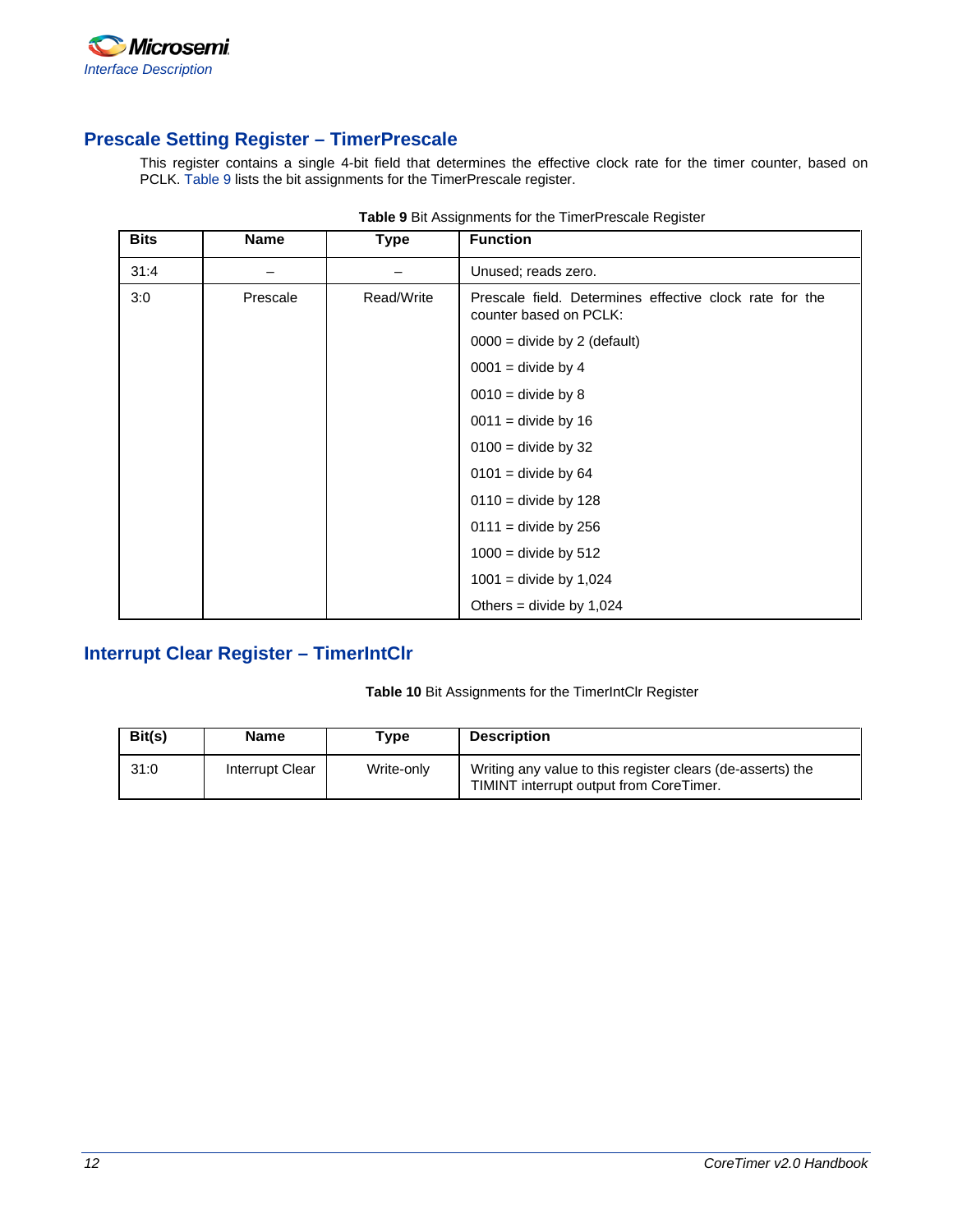![](_page_11_Picture_0.jpeg)

### **Raw Interrupt Status Register – TimerRIS**

This register indicates the raw interrupt status from the counter. This value is ANDed with the Timer Interrupt Enable bit from the Timer Control register to create the masked interrupt, which is passed to the interrupt output pin. [Table 11](#page-11-0) lists the bit assignments for the TimerRIS register.

<span id="page-11-0"></span>

| Bit(s) | <b>Name</b>         | Type | <b>Function</b>                        |
|--------|---------------------|------|----------------------------------------|
| 31:1   |                     |      | Unused; reads zero.                    |
| 0      | Raw Timer Interrupt | Read | Raw interrupt status from the counter: |
|        |                     |      | 0: Raw interrupt not pending           |
|        |                     |      | 1: Raw Interrupt pending               |

| <b>Table 11 Bit Assignments for the TimerRIS Register</b> |  |
|-----------------------------------------------------------|--|
|-----------------------------------------------------------|--|

### **Interrupt Status Register – TimerMIS**

This register indicates the masked interrupt status from the counter. This value is the logical AND of the raw interrupt status with the Timer Interrupt Enable bit from the Timer Control Register and is the same value that is passed to the interrupt output pin. [Table 12](#page-11-1) lists the bit assignments for the TimerMIS register.

<span id="page-11-1"></span>

| <b>Table 12</b> Bit Assignments for the TimerMIS Register |  |  |
|-----------------------------------------------------------|--|--|
|-----------------------------------------------------------|--|--|

| Bit(s) | <b>Name</b>     | Type | <b>Function</b>                            |
|--------|-----------------|------|--------------------------------------------|
| 31:1   | _               |      | Unused; reads zero.                        |
| 0      | Timer Interrupt | Read | Enabled interrupt status from the counter: |
|        |                 |      | 0: Interrupt not pending                   |
|        |                 |      | 1: Interrupt pending                       |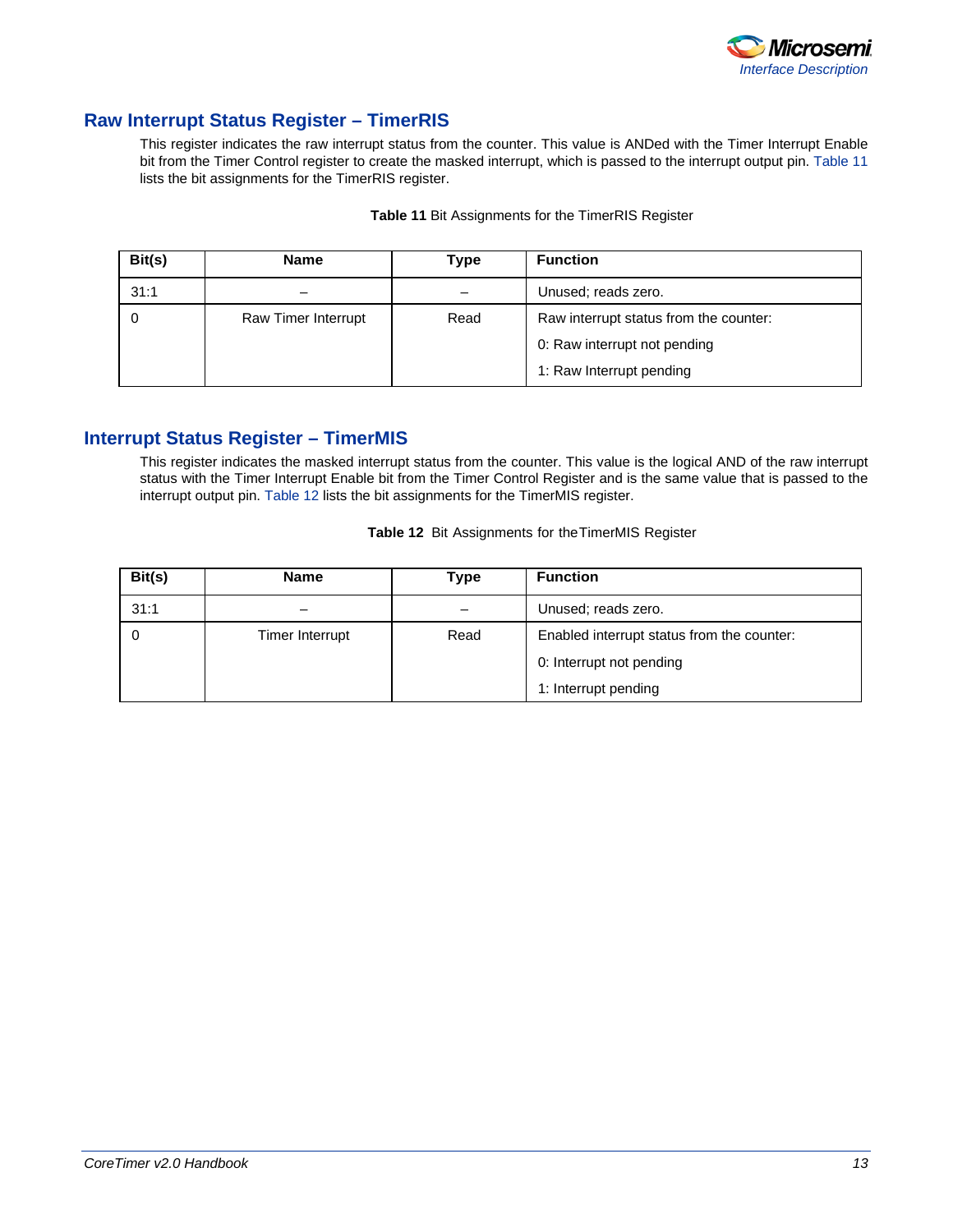# <span id="page-12-0"></span>Timing Diagrams

## <span id="page-12-1"></span>APB Interface

[Figure 3](#page-12-2) and [Figure 4](#page-12-3) show the typical write cycle and read cycle timing relationships relative to the system clock.

| <b>PCLK</b>         |                         |  |
|---------------------|-------------------------|--|
| <b>PSEL</b>         |                         |  |
| <b>PWRITE</b>       |                         |  |
| <b>PENABLE</b>      |                         |  |
| PADDR[4:2]          | <b>Register Address</b> |  |
| <b>PWDATA[31:0]</b> | <b>Register Data</b>    |  |

**Figure 3** Data Write Cycle

<span id="page-12-3"></span><span id="page-12-2"></span>![](_page_12_Figure_6.jpeg)

**Figure 4** Data Read Cycle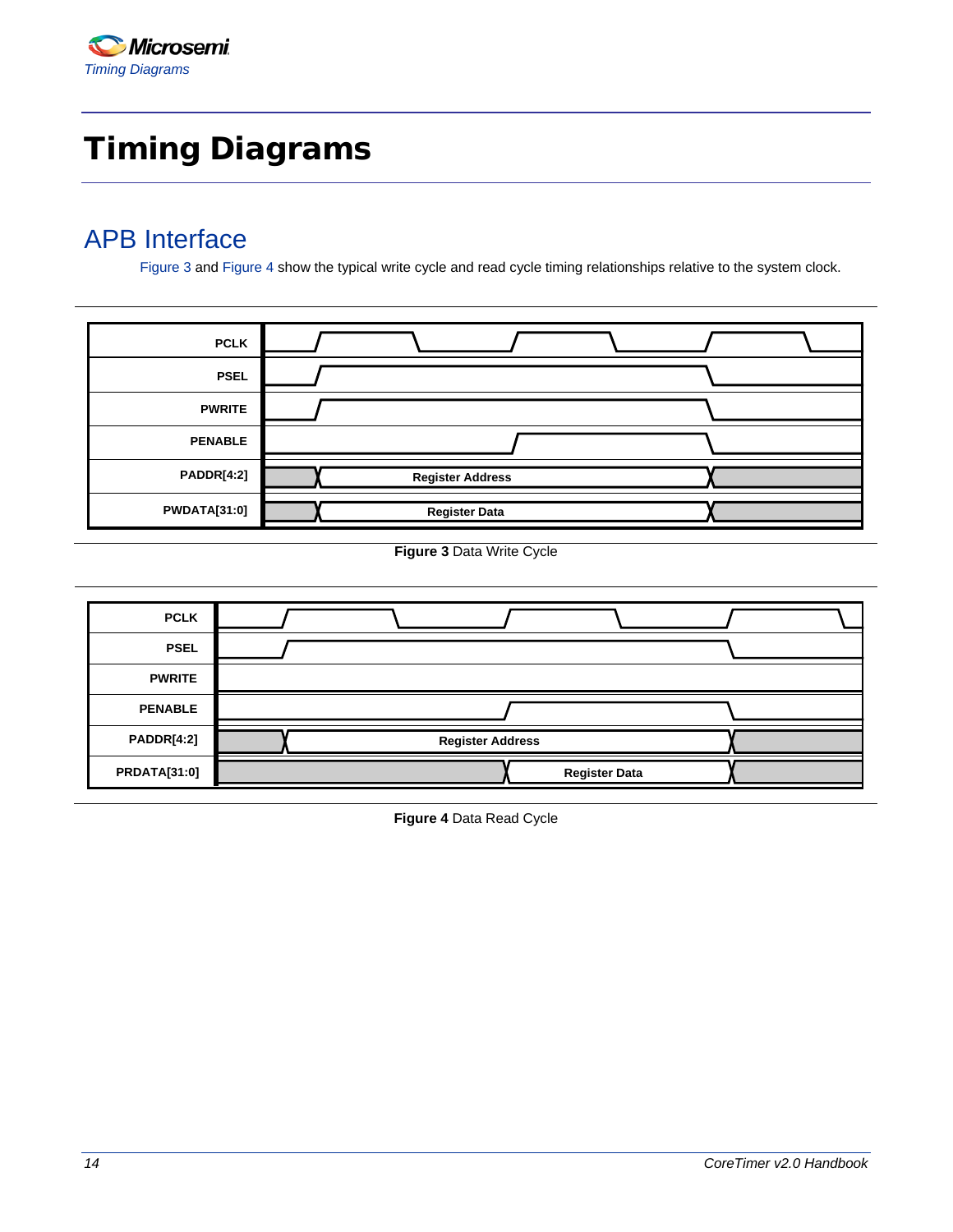![](_page_13_Picture_0.jpeg)

# <span id="page-13-0"></span>Tool Flows

## <span id="page-13-1"></span>License

No license is required to use CoreTimer.

### **RTL**

Complete unobfuscated RTL code is provided for the core.

Note: This allows the core to be instantiated with SmartDesign. Simulation, Synthesis, and Layout can be performed within Libero (SoC or IDE).

## <span id="page-13-2"></span>**SmartDesign**

CoreTimer [\(Figure 5\)](#page-13-3) is preinstalled in the SmartDesign IP Deployment design environment. The core can be configured using the configuration GUI in SmartDesign, as shown in [Figure 6.](#page-14-1)

<span id="page-13-3"></span>For information on using SmartDesign to instantiate and generate cores, refer to the [Using DirectCore in Libero](http://soc.microsemi.com/documents/directcore_in_libero_tutorial_ug.pdf)<sup>®</sup> IDE [User's Guide](http://soc.microsemi.com/documents/directcore_in_libero_tutorial_ug.pdf)

![](_page_13_Picture_10.jpeg)

**Figure 5** CoreTimer Full I/O View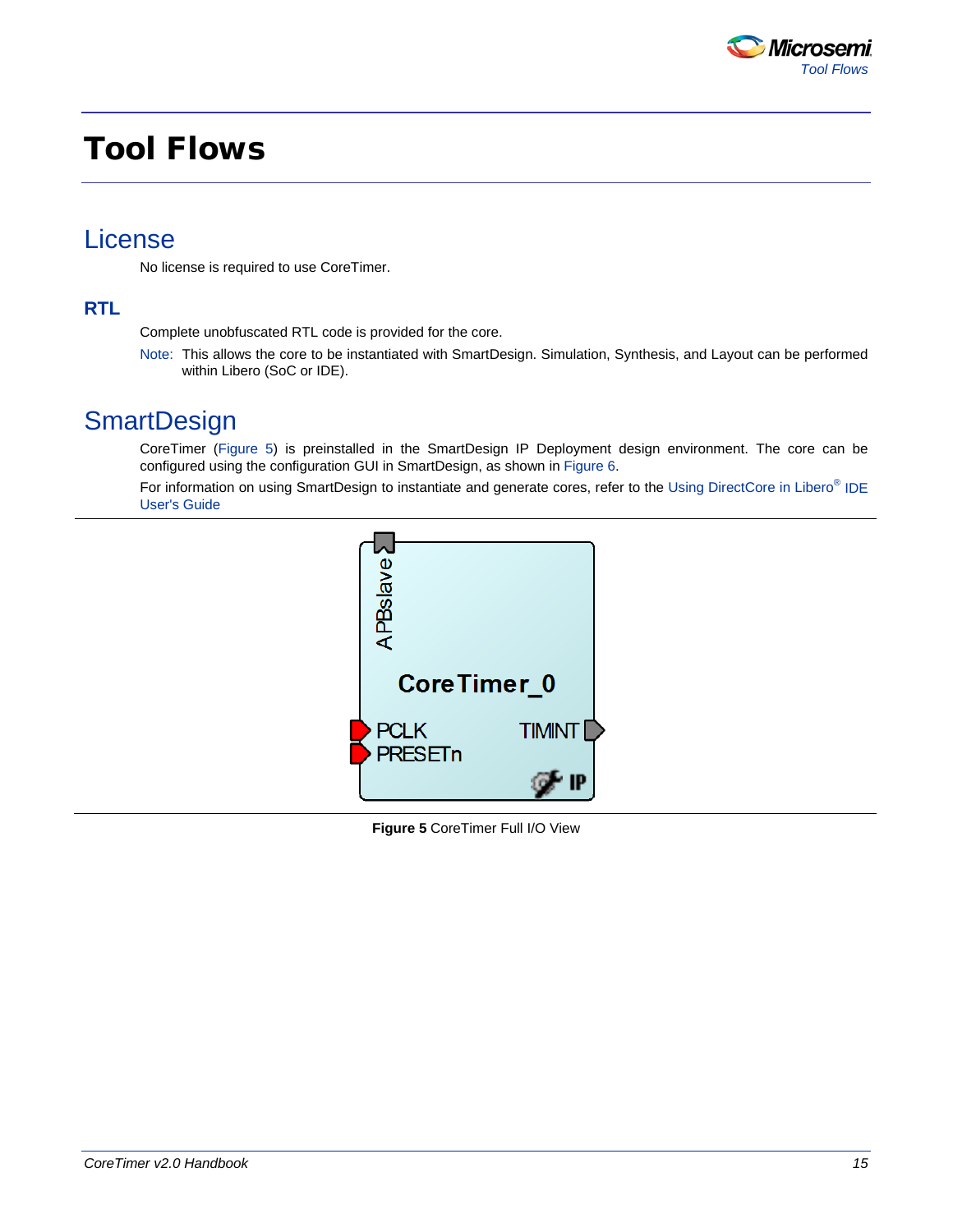![](_page_14_Picture_0.jpeg)

| $\mathbf{x}$<br>Configuring CoreTimer_0 (CoreTi 0<br>恖 |  |  |  |  |
|--------------------------------------------------------|--|--|--|--|
| Configuration                                          |  |  |  |  |
| Width:                                                 |  |  |  |  |
| 16 bit<br><b>32 bit</b>                                |  |  |  |  |
| Interrupt active level:                                |  |  |  |  |
| ◎ High<br>Low                                          |  |  |  |  |
|                                                        |  |  |  |  |
| Cancel<br>Help<br>OK<br>Ш                              |  |  |  |  |

**Figure 6** CoreTimer Configurator

## <span id="page-14-1"></span><span id="page-14-0"></span>Simulation Flows

The User Testbench for CoreTimer is provided.

To run simulations, select the User Testbench flow within SmartDesign and click **Save & Generate** on the Generate pane. When SmartDesign generates the Libero project, it will install the user testbench files.

To run the user testbench, set the design root to the **CoreTimer instantiation** in the Libero design hierarchy pane and click the **Simulation** icon in the Libero Design Flow window. This will invoke ModelSim® and automatically run the simulation.

### **User Testbench**

The simulation testbench for CoreTimer is shown in [Figure 7](#page-15-2) below. This testbench includes an instantiation of the CoreTimer macro along with a BFM-based APB Master. All BFM compilers are included for both the Linux and Windows operating systems, as well as the BFM vector source files. The user\_tb.bfm file driving the APB master may be edited directly by the user if the simulation of a specific case is required.

The BFM (APB Master) performs APB writes and reads to the register interface of CoreTimer, to demonstrate the operating performance of CoreTimer in one-shot and continuous modes. The APB master registers the receipt of an interrupt from CoreTimer on the GP\_IN port.

Note: The user testbench does not import the users' custom configuration parameters; only a single suite of predefined parameters are tested, which may be altered directly in the testbench.v/vhd file.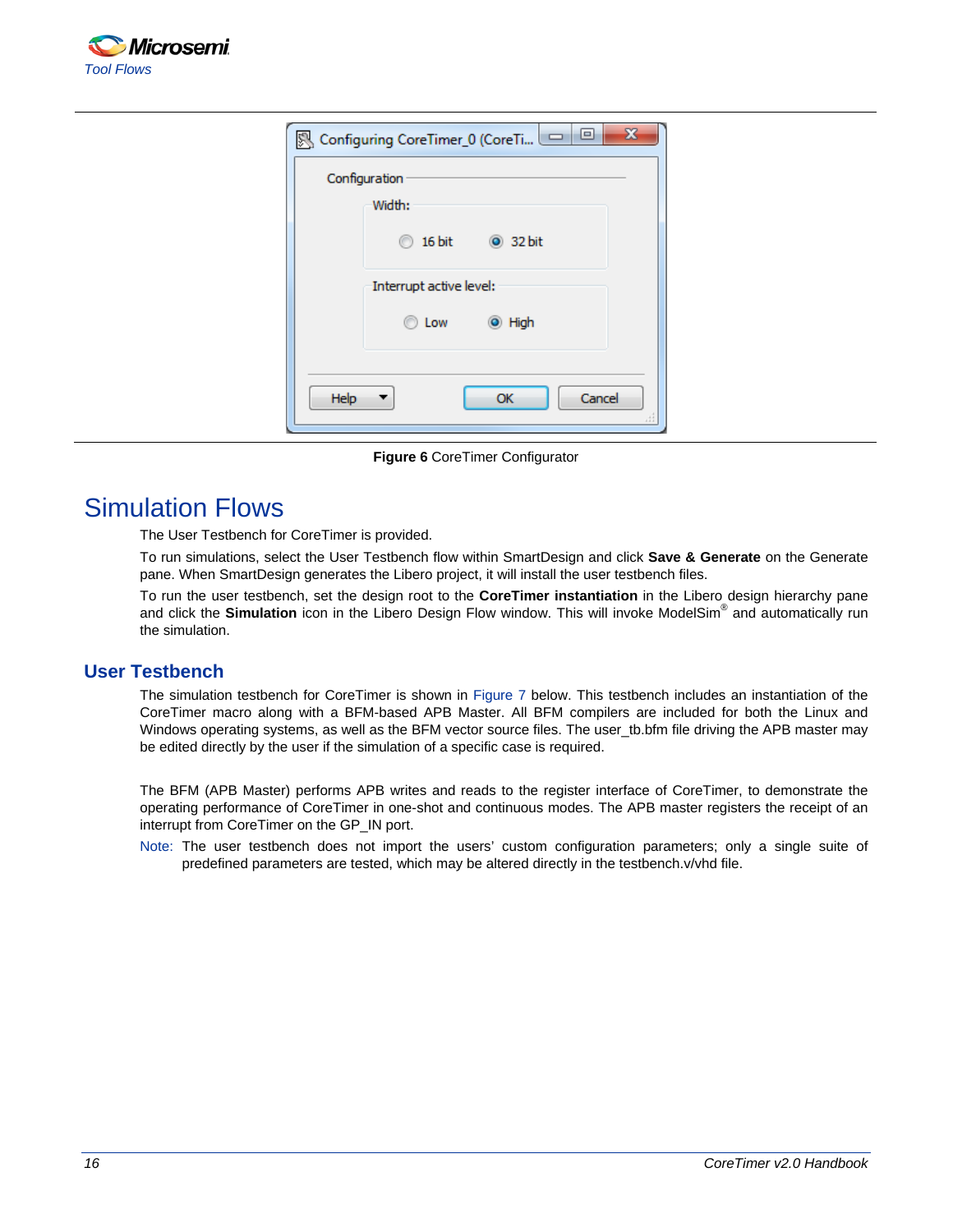![](_page_15_Picture_0.jpeg)

![](_page_15_Figure_1.jpeg)

**Figure 7** CoreTimer User Testbench

# <span id="page-15-2"></span><span id="page-15-0"></span>Synthesis in Libero SoC

Having set the design route appropriately, click the **Synthesis** icon in Libero SoC. The Synthesis window appears, displaying the Synplicity® project. Set Synplicity to use the Verilog 2001 standard if Verilog is being used. To run Synthesis, select the **Run** icon.

## <span id="page-15-1"></span>Place-and-Route in Libero SoC

Having set the design route appropriately and run Synthesis, click the **Layout** icon in the Libero SoC to invoke Designer. CoreTimer requires no special place-and-route settings.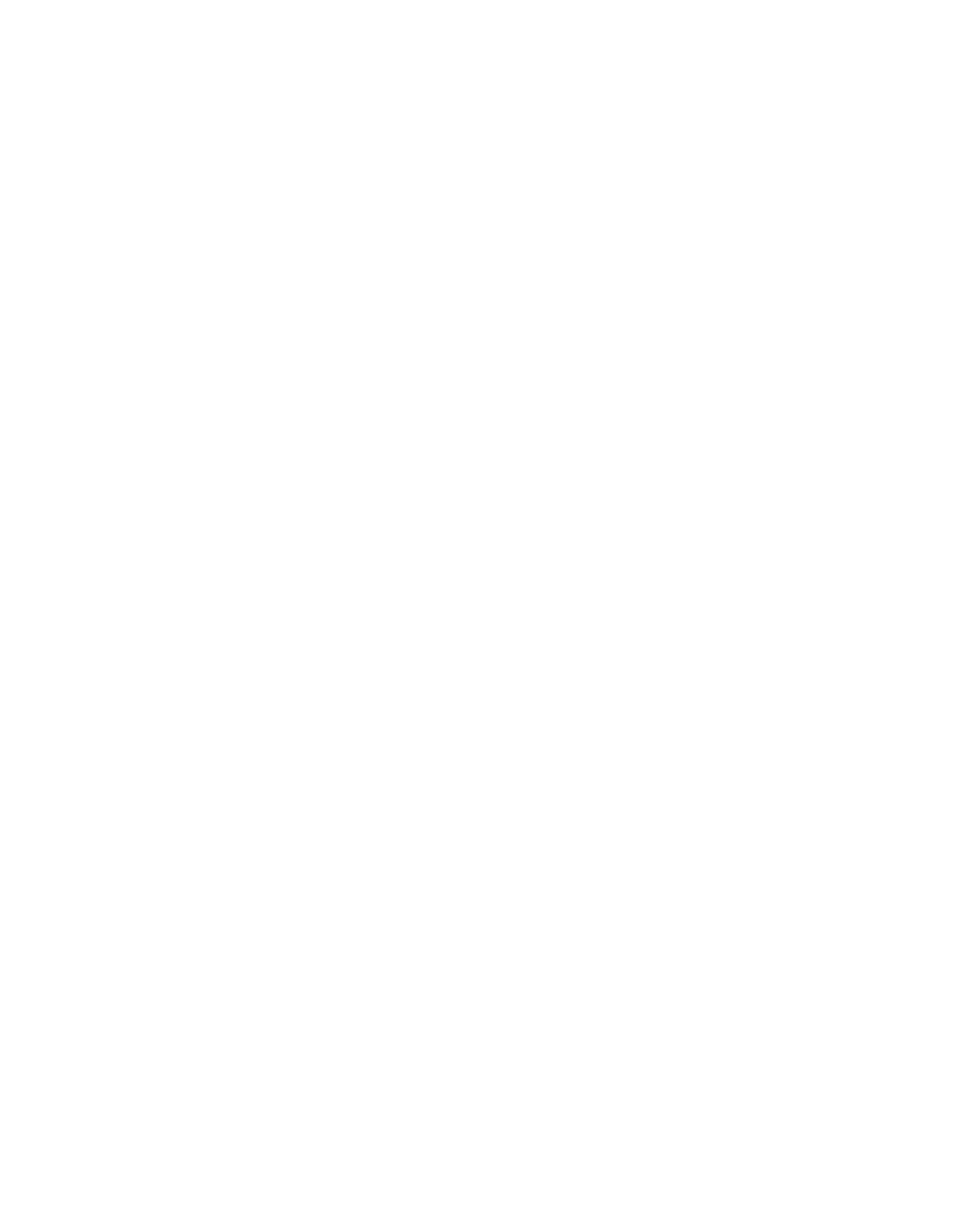![](_page_17_Picture_0.jpeg)

# <span id="page-17-0"></span>List of Changes

The following table lists critical changes that were made in the current version of the document.

| <b>Date</b> | Change (V2.0)                                                                  | Page  |
|-------------|--------------------------------------------------------------------------------|-------|
| June 2015   | Migrated the CoreTimer handbook to the new specifications document structure.  |       |
|             | Updated Table 1 and Table 2 for device utilization and performance details.    | 6 & 6 |
| April 2015  | Added support for SmartFusion, SmartFusion2, IGLOO2, and RTG4 device families. | ΝA    |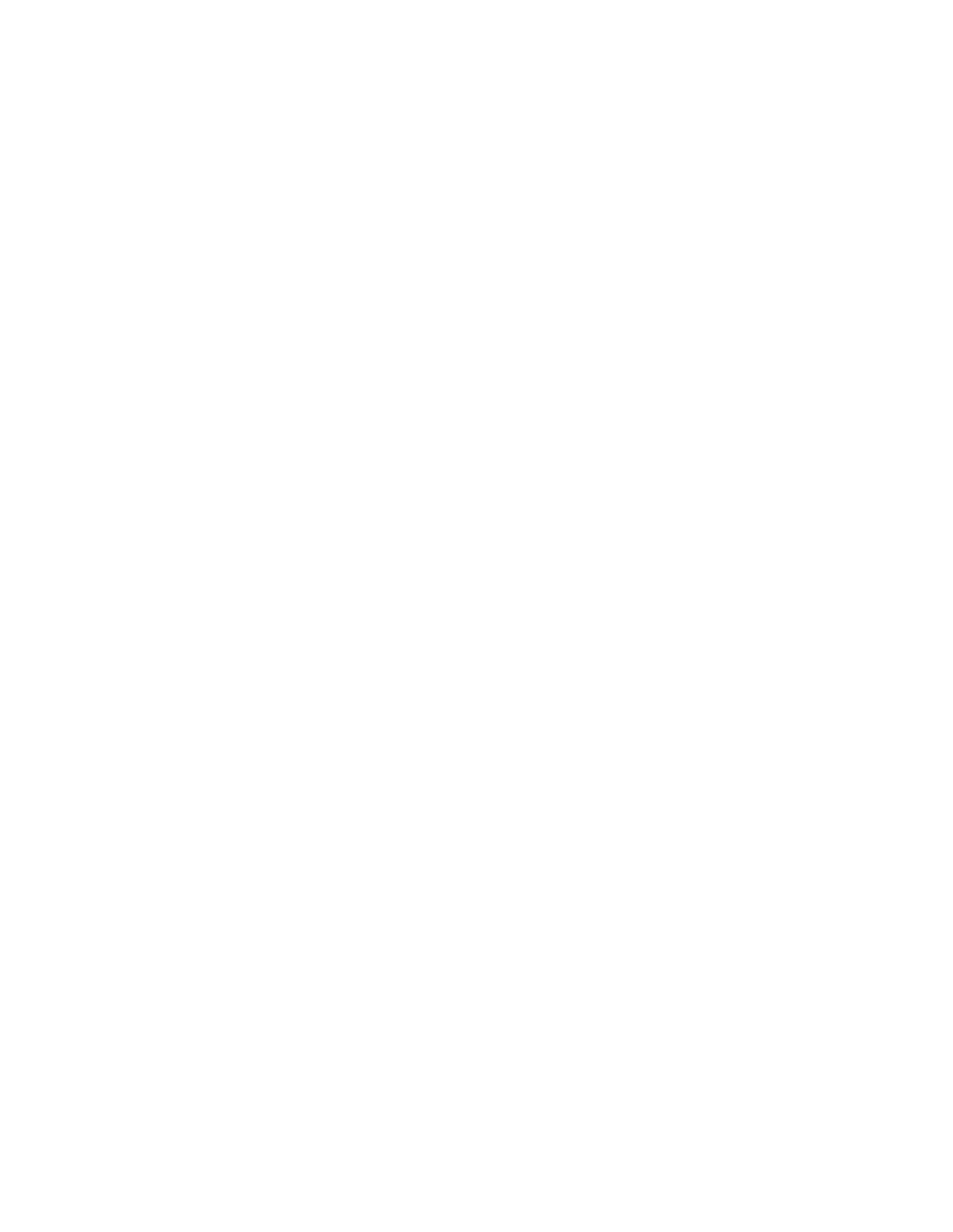![](_page_19_Picture_0.jpeg)

# <span id="page-19-0"></span>Product Support

Microsemi SoC Products Group backs its products with various support services, including Customer Service, Customer Technical Support Center, a website, electronic mail, and worldwide sales offices. This appendix contains information about contacting Microsemi SoC Products Group and using these support services.

## <span id="page-19-1"></span>Customer Service

Contact Customer Service for non-technical product support, such as product pricing, product upgrades, update information, order status, and authorization.

From North America, call **800.262.1060** From the rest of the world, call **650.318.4460** Fax, from anywhere in the world **650. 318.8044**

## <span id="page-19-2"></span>Customer Technical Support Center

Microsemi SoC Products Group staffs its Customer Technical Support Center with highly skilled engineers who can help answer your hardware, software, and design questions about Microsemi SoC Products. The Customer Technical Support Center spends a great deal of time creating application notes, answers to common design cycle questions, documentation of known issues and various FAQs. So, before you contact us, please visit our online resources. It is very likely we have already answered your questions.

## <span id="page-19-3"></span>Technical Support

For Microsemi SoC Products Support, visit

<http://www.microsemi.com/products/fpga-soc/designsupport/fpga-soc-support>

## <span id="page-19-4"></span>**Website**

You can browse a variety of technical and non-technical information on the Microsemi SoC Products Group [home](http://www.microsemi.com/soc)  [page,](http://www.microsemi.com/soc) at [http://www.microsemi.com/soc/.](http://www.microsemi.com/soc/)

## <span id="page-19-5"></span>Contacting the Customer Technical Support Center

Highly skilled engineers staff the Technical Support Center. The Technical Support Center can be contacted by email or through the Microsemi SoC Products Group website.

#### **Email**

You can communicate your technical questions to our email address and receive answers back by email, fax, or phone. Also, if you have design problems, you can email your design files to receive assistance. We constantly monitor the email account throughout the day. When sending your request to us, please be sure to include your full name, company name, and your contact information for efficient processing of your request.

The technical support email address is [soc\\_tech@microsemi.com.](mailto:soc_tech@microsemi.com)

#### **My Cases**

Microsemi SoC Products Group customers may submit and track technical cases online by going to [My Cases.](http://www.microsemi.com/soc/mycases/)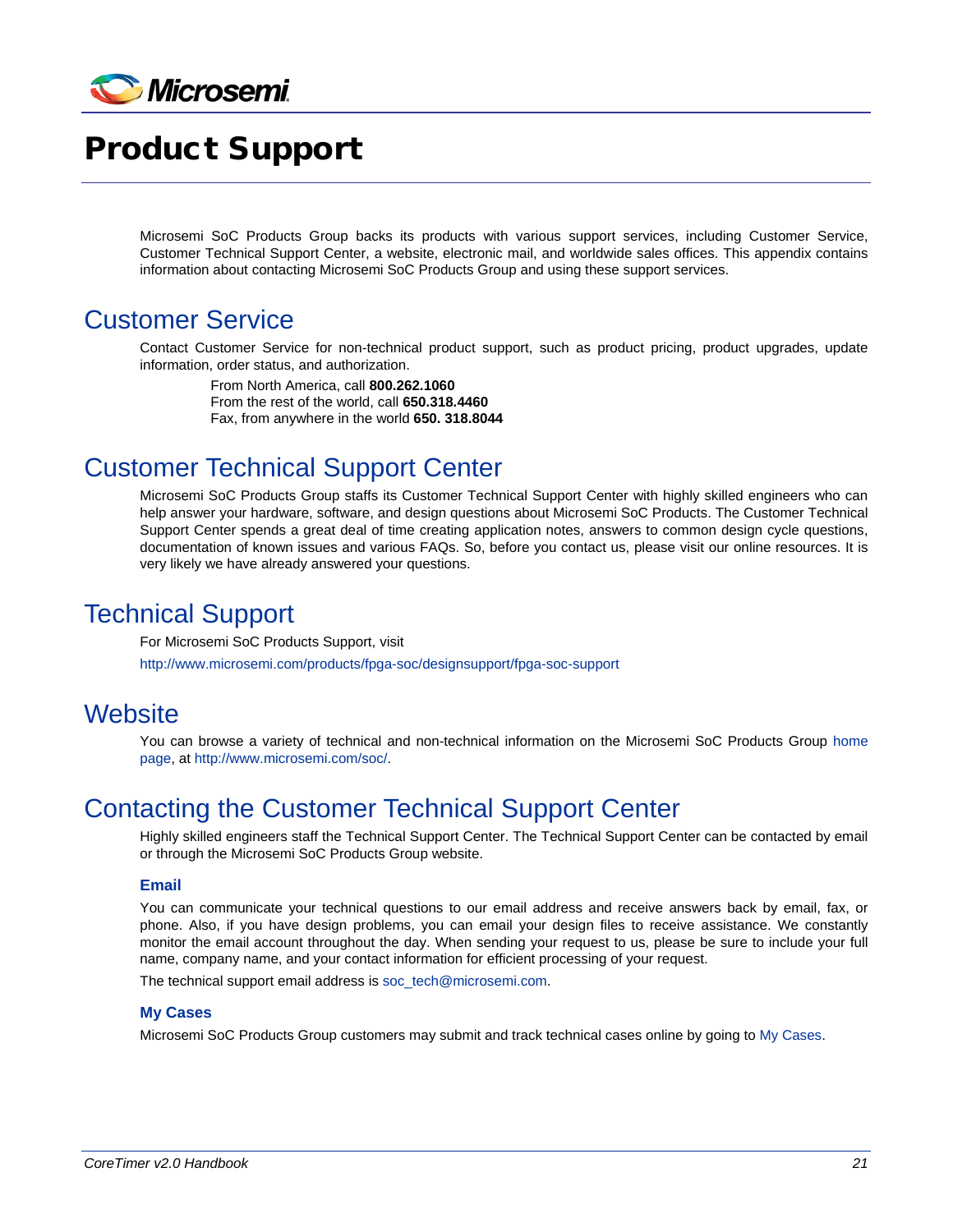![](_page_20_Picture_0.jpeg)

#### **Outside the U.S.**

Customers needing assistance outside the US time zones can either contact technical support via email [\(soc\\_tech@microsemi.com\)](mailto:soc_tech@microsemi.com) or contact a local sales office. [Sales office listings](http://www.microsemi.com/soc/company/contact/default.aspx) can be found a[t](http://www.microsemi.com/soc/company/contact/default.aspx) [www.microsemi.com/soc/company/contact/default.aspx.](http://www.microsemi.com/soc/company/contact/default.aspx)

## <span id="page-20-0"></span>[ITAR Technical Support](http://www.microsemi.com/soc/company/contact/default.aspx%23itartechsupport)

For technical support on RH and RT FPGAs that are regulated by International Traffic in Arms Regulations (ITAR), contact us via [soc\\_tech\\_itar@microsemi.com.](mailto:soc_tech_itar@microsemi.com) Alternatively, within [My Cases,](http://www.microsemi.com/mycases/) select **Yes** in the ITAR drop-down list. For a complete list of ITAR-regulated Microsemi FPGAs, visit the [ITAR](http://www.microsemi.com/soc/ITAR/) web page.